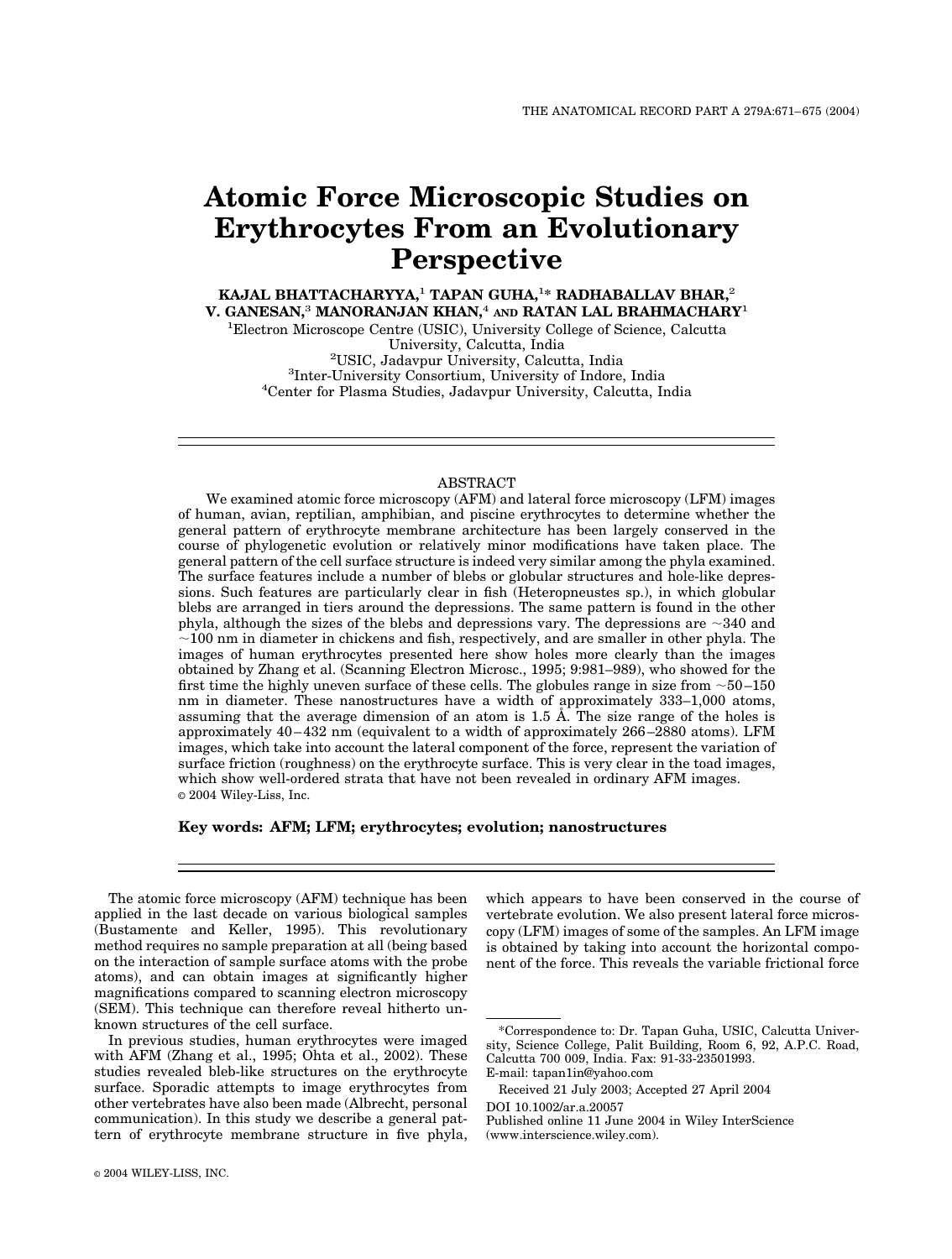

Fig. 1. AFM image of a human erythrocyte showing the normal structure following air drying.

(and therefore the roughness) on the surface of a human erythrocyte (Guha et al., 2002).

## **MATERIALS AND METHODS**

Erythrocytes were obtained by whole-blood smears on glass slides. The samples were cut out in 8  $\times$  8 mm pieces. At first, we used low magnifications of AFM to determine whether the overall shape of the erythrocyte was maintained, and then we used progressively higher magnifications. All of the AFM images were taken in the contact mode in air. A Digital Instruments nanoscope (Inter-University Consortium, Indore, India), E series scanning probe microscope (ESPM) system, with a  $100$ - $\mu$ m, triangular-type cantilever attached with a silicon nitride probe (800 nm thick) was used. In this manner, a comparative study of erythrocytes from five phyla was performed. We acquired LFM images of some of the samples using the LFM mode in the same instrument.

### **RESULTS**

## **AFM Images**

*Human erythrocyte.* Figure 1, at low magnification (10  $\mu$ m  $\times$  10  $\mu$ m), shows the normal shape of whole erythrocytes. Their appearance indicates that drying during processing resulted in little or no structural distortion. At higher magnification (Fig. 2), a 500 nm  $\times$  500 nm area shows holes or depressions arranged between multiple surface blebs. Measurements of these features, according to the scale adjacent to Figure 2, are presented in Table 1. In another sample (image not shown), the diameters of five holes are 55, 86, 75, 75, and 90 nm, respectively.

*Chicken erythrocyte.* A low-magnification image of chicken erythrocytes (12  $\mu$ m  $\times$  12  $\mu$ m) clearly shows two individual cells (Fig. 3). The shape of the cells somewhat suggests the image of a derby hat (the inner part bulges upward, forming a convex area). The diameter of this convex surface is approximately 4  $\mu$ m. Figure 4 shows a  $500 \text{ nm} \times 500 \text{ nm}$  area of a chicken erythrocyte, which also presents a series of blebs and holes on the surface. The measurements of these features are presented in Table 2. The holes in this sample are not as clear as those seen in the human erythrocyte.

Height Angle Plane Angle Clear Calculato



 $rbc-hu.025$ Height

 $\mathbf{v}$ 

Fig. 2. AFM image of a human erythrocyte showing blebs (globules) and holes.

**TABLE 1. Dimensions of holes and blebs on the human erythrocyte surface**

| INO.                                            |        |
|-------------------------------------------------|--------|
| Length of longer axis of holes (nm)             |        |
|                                                 | 35     |
| 2                                               | 40     |
| 3                                               | 40     |
|                                                 | 40     |
| Length of longer and shorter axis of blebs (nm) |        |
|                                                 | 110.70 |
| 2                                               | 80.45  |
| З                                               | 55.45  |

*Calotes erythrocyte.* Figure 5, a low-magnification image (14  $\mu$   $\times$  14  $\mu$ ), shows a derby hat-shaped nucleated erythrocyte from a lizard. The bulging region spans a width of  $7-8 \mu$ , which is equivalent to the size of a human erythrocyte. Calotes are known to have larger erythrocytes compared to other species. Figure 6 at a higher magnification (500 nm  $\times$  500 nm) again reveals blebs and depressions. In this image, the areas of the holes and depressions are not amenable to easy measurement. Table 3 shows the size range of the blebs, which appear to be circular in contour.

*Toad erythrocyte.* The low-magnification image (14  $\mu$ m  $\times$  14  $\mu$ m) of the whole erythrocyte of a toad (Fig. 7) again shows a derby-shaped structure, with a bulge forming a convex surface spanning a region of about  $5 \mu m$  in the middle of the erythrocyte. Figure 8 at higher magnification (500 nm  $\times$  500 nm) reveals blebs and holes on the surface. Table 4 provides data on the size class of these structures. In this specimen, we were able to measure both axes of the blebs.

*Fish (Heteropneustes fossilis) erythrocyte.* Figure 9 shows a low-magnification  $(10.24 \mu m \times 10.24 \mu m)$ image of the fish erythrocyte, in which we can see that the central region is concave, spanning a length of  $3 \mu m$ . The erythrocyte is distinctly elliptical (10  $\mu$ m  $\times$  7  $\mu$ m).

This normal shape (as defined by good optical microscopy images) again suggests that no excessive morpholog-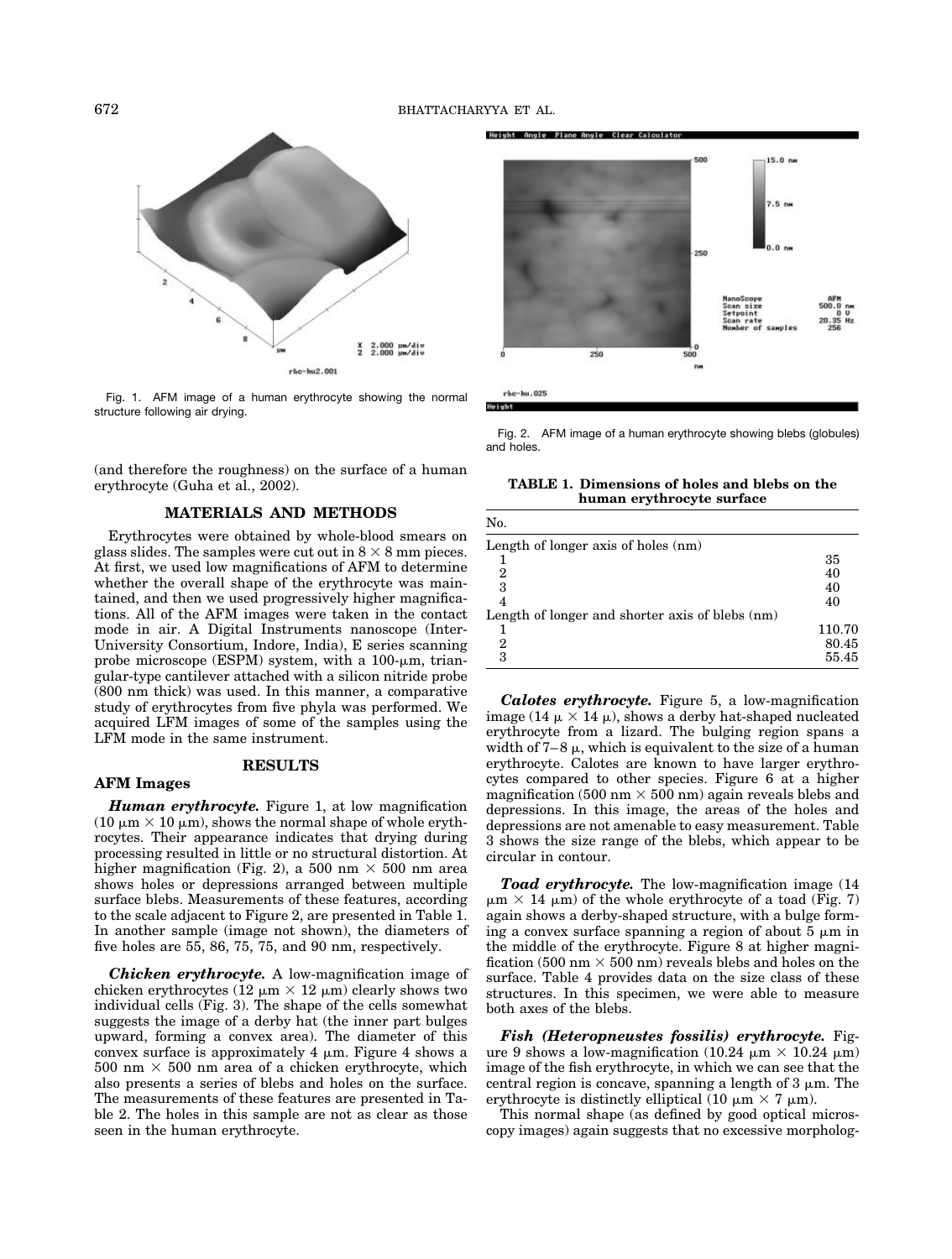## AFM STUDIES ON ERYTHROCYTES 673



Fig. 3. AFM image of a chicken erythrocyte showing the normal shape (bulging out from the nuclear region).



 $chr.011$ 

 $\ddot{\phantom{0}}$ 

Fig. 4. AFM image of a chicken erythrocyte showing blebs and holes.

**TABLE 2. Dimension of holes and blebs in a 500 nm 500 nm area of chicken erythrocyte surface**

| No.                                 |     |  |
|-------------------------------------|-----|--|
| Length of longer axis of holes (nm) |     |  |
|                                     | 432 |  |
| 9                                   | 342 |  |
| Length of axis of blebs (nm)        |     |  |
|                                     | 60  |  |
| 2                                   | 75  |  |
| З                                   | 85  |  |
|                                     |     |  |

ical distortions occurred due to shear and stress during the drying procedure. Figure 10a depicts an image at higher magnification (540 nm  $\times$  540 nm), in which globular blebs are arranged in tiers around a hole. The approximate diameters of the holes and blebs are listed in Table 5. Here, too, some of the blebs are so clear that both the axes can be measured.

#### **II LFM Images**

*Human.* The appearance of human erythrocytes as revealed by LFM was previously described by Guha et al. (2002).



calrhc.004

Fig. 5. AFM image of a calotes erythrocyte showing the bulge of the nuclear region.



calrbc.013 Height XY 71.289 nm

Fig. 6. AFM image of a calotes erythrocyte showing blebs and holes.

 $21.351 m$ 

**TABLE 3. Dimensions of blebs in a 500 nm**  $\times$  **500 nm area of calotes erythrocyte**

| No. |                  |
|-----|------------------|
|     | $75 \text{ nm}$  |
| ິ   | $55~\mathrm{nm}$ |
| 3   | $50~\mathrm{nm}$ |

*Toad.* Figure 11a and b show the AFM image of a single erythrocyte (a) and the LFM image of the same cell (b). The image in Figure 11a is not as clear as that in Figure 7, but the derby hat shape is still recognizable. The LFM image (Fig. 11b) shows very clearly six different rough zones in the bulge (i.e., the area above the nucleus). The rest of the cell surface also reveals very clear zones, which appear as striations or bands.

*Fish.* Figure 12a and b likewise compare AFM and LFM images of the same erythrocyte. The nucleated region is depressed, but within this area regions of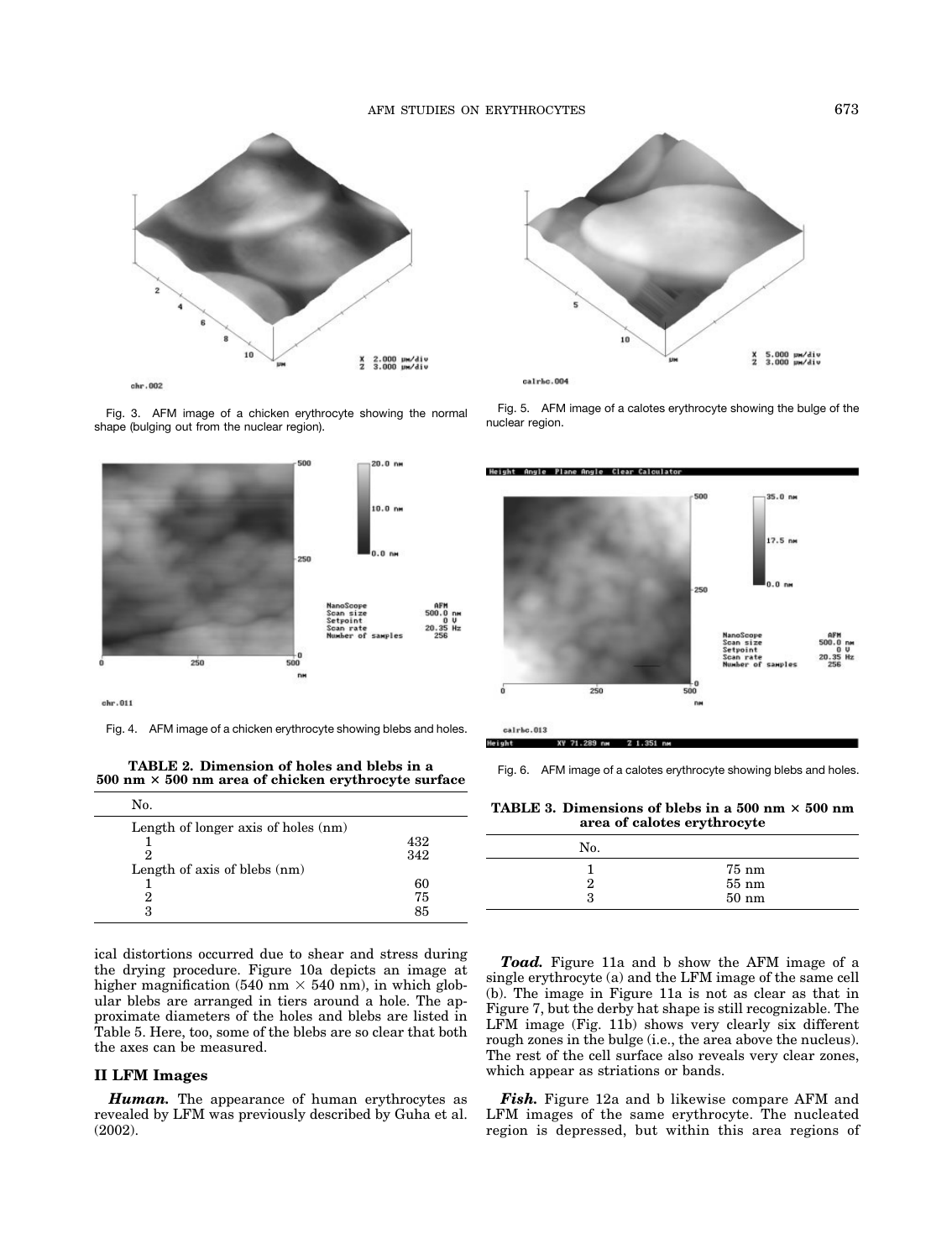

Fig. 7. AFM image of a toad erythrocyte showing bulging of the nuclear region.



Fig. 8. AFM image of toad erythrocytes showing blebs and holes.

**TABLE 4. Dimensions of holes and blebs in a 500 nm 500 nm area of toad erythrocyte**

| No.                                 |    |    |
|-------------------------------------|----|----|
| Length of longer axis of holes (nm) |    |    |
|                                     | 40 |    |
| 2                                   | 45 |    |
| 3                                   | 50 |    |
| Length of two axes of blebs (nm)    |    |    |
|                                     | 51 | 46 |
| 2                                   | 61 |    |
| 3                                   | 61 | 61 |
| 4                                   | 76 | 61 |
| 5                                   | 66 |    |

variable roughness are noticeable. This is also evident on the remaining part of the cell membrane. Similarly, Figure 10b shows the LFM image at a higher magnification.



 $fsr.012$ 

Fig. 9. AFM image of a fish erythrocyte. Here the nuclear region is clearly depressed.



Fig. 10. **a**:AFM image of a fish erythrocyte showing blebs arranged around a hole in tiers. **b:** The corresponding LFM image (see below).

**TABLE 5. Dimensions of holes and blebs in an area of 540 nm 540 nm on the fish erythrocyte surface**

| No.                              |            |     |
|----------------------------------|------------|-----|
| Length of axis of holes (nm)     |            |     |
|                                  | $108$ nm   |     |
| 2                                | $<$ 108 nm |     |
| Length of two axes of blebs (nm) |            |     |
|                                  | 82         | 116 |
| 2                                | 88         | 130 |
| 3                                | 72         | 72  |

#### **DISCUSSION**

The investigations reported here were undertaken on the basis of two rationales: 1) the basic cytoarchitecture of erythrocytes has been conserved throughout the history of phylogenetic evolution, although it is possible that some variations in different species occurred; and 2) with the help of AFM we expect to obtain novel details at the ultrastructural level.

It is worthwhile to obtain AFM images of cells because at present this technique is known to be the best method